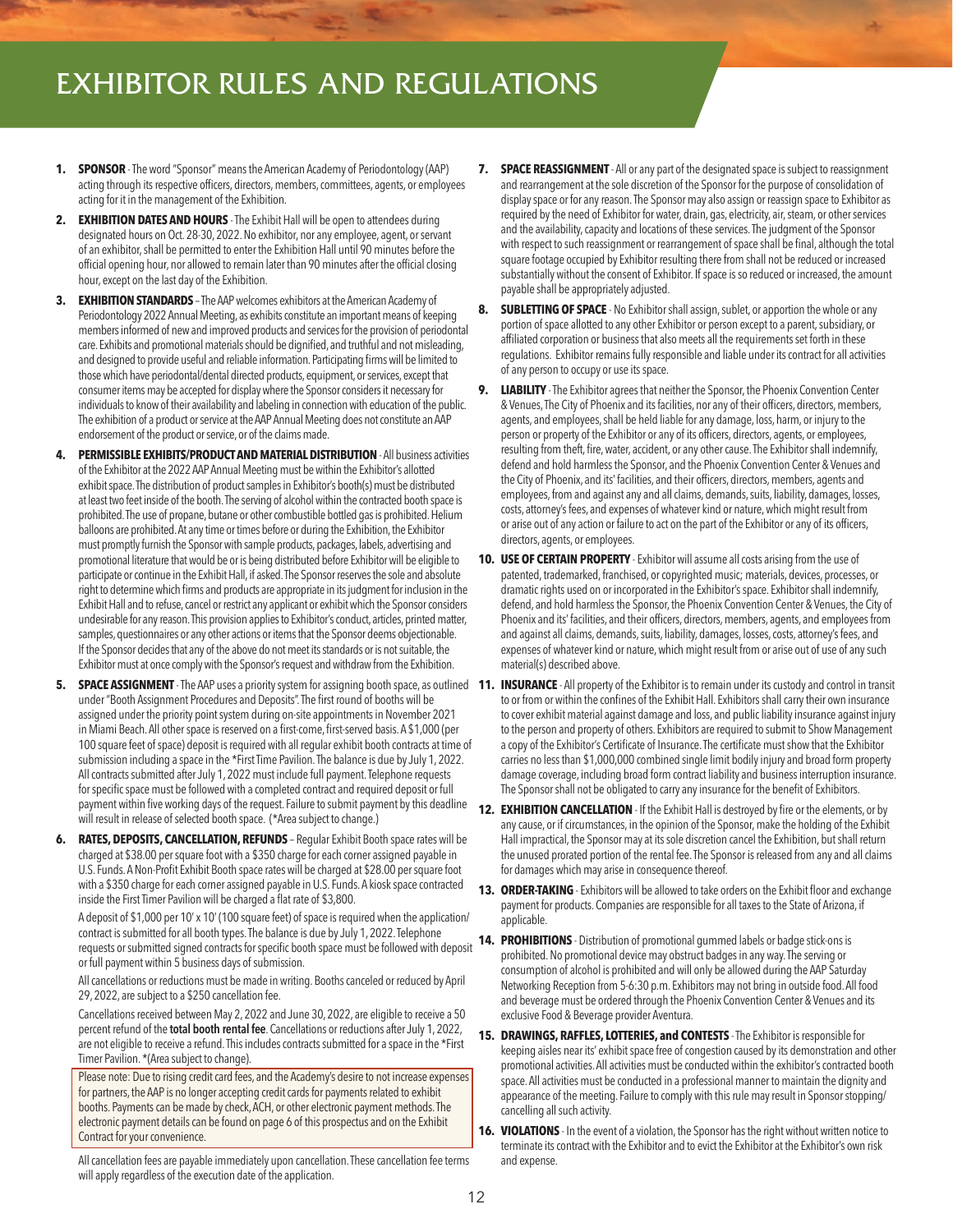## EXHIBITOR RULES AND REGULATIONS

**17. SERVICES** - Each Exhibitor, as part of the contract with the Sponsor, will be provided the following services free of additional charge: erection of necessary flame-proofed draped back walls and side rails of uniform style, an identification sign (upon request), aisle carpeting, program listing, general hall cleaning, and hall security guard services. No allowance will be made for facilities not utilized.

 In addition to all other payments provided in this contract, Exhibitor agrees to pay for the following services at rates approved by the Sponsor: handling of incoming or outgoing freight; labor and material to assist in setup; dismantling and maintenance of exhibit; electrical service including outlets; cleaning service; internet or communication service and furniture/accessories.

 Independent contractors must conform to IAEE guidelines. ALL INDEPENDENT CONTRACTORS MUST SUBMIT A CERTIFICATE OF INSURANCE TO THE SPONSOR THIRTY (30) DAYS PRIOR TO THE EXHIBITION. All exhibit labor must comply with established labor jurisdictions.

**18. INSTALLATION OF EXHIBITS** - Children under 18 years of age are not permitted on the Exhibit Hall floor during installation or under any circumstances. Guests of the exhibitor are not permitted on the Exhibit Hall floor under any circumstances.

Targets move-in (freight only): Monday, Oct. 24, 2 – 5 p.m.

Targets move-in: Tuesday, Oct. 25, 8 a.m. - 5 p.m. (by appointment)

General move-in: Wednesday, Oct. 26 and Thursday., Oct. 27, 8 a.m. - 5 p.m. Note: All dates and times are subject to change.

**19. DISMANTLING OF EXHIBITS** - Exhibitors will complete arrangements for prompt pickup of all outbound shipments and remove the exhibit at the time specified by the Sponsor for removal of exhibits. All freight not called for within the Sponsor-designated move-out time may be shipped by a carrier selected by the Official Service Contractor and billed to the Exhibitor. Children under 18 years of age are not permitted on the Exhibit Hall floor during dismantle or under any circumstances. Guests of the exhibitor are not permitted on the Exhibit Hall floor under any circumstances.

All exhibits must remain intact until the official closing of the Exhibit Hall at 3 p.m. on Sunday, Oct. 30, 2022. Exhibitors expressly agree not to begin packing or dismantling until such time. All booths must be staffed by an authorized company representative during all show hours. Any Exhibitor who violates this regulation may be ineligible to participate in future Sponsor exhibitions.

**20. BOOTH CONSTRUCTION AND ARRANGEMENT** - All exhibits must be confined to the spatial limits of their respective booths as indicated on the floor plan. (Note regulation #4 regarding sampling.) The back wall of booth is 8'0" high; side dividers are 3'0" high. Materials above four feet in height and placed within ten lineal feet of an adjoining exhibit may not be placed within five feet from the numbered aisle. Materials placed more than five feet from the **26. SPECIAL SOUND AND VISUAL EFFECTS** - Operational equipment being demonstrated back wall must be no higher than four feet from the floor. The back wall on an end-cap booth is 8' and allowed only in the rear half of the booth space and within 5' of the two side aisles, with a 4' height restriction imposed on all materials in the remaining space forward to the aisle. No special signs, booth construction apparatus, equipment, lighting fixtures, etc. will be permitted to extend above 8'0" with the exception of island or peninsula spaces where height limitation is 20'0", and perimeter spaces where height limitation is 12'0".

 However, cubic content of island booths must be approved in advance by the Sponsor as ceiling heights throughout the Exhibit Hall may vary. The design of the booth must allow 50% see-through visibility and accessibility from all four aisles. Exhibits shall be so installed that they will in no case project beyond the space allotted and floor covering must be confined to booth space and not project into the aisle. Exhibits shall not obstruct the light, view or space of others. Open or unfinished visible sides of exhibits must be covered so as not to be unsightly or objectionable to other exhibitors. Signs must be made professionally. Exhibitor shall be of the allotted contracted space not to exceed 18'0". (including lighting truss, arm lights, fixtures, monitors or related parts) with the exception of island or peninsula spaces where height limitation is 20'0".

 The Academy requires all booth spaces greater than 400 square feet to submit a full-scale drawing of booth for review and approval. A form with details will be sent to each exhibiting company from AAP.

- **21. FLOOR COVERING**  Floor covering is mandatory. Therefore, it is the sole responsibility of the exhibitor to provide booth floor covering.
- **22. CARE OF EXHIBIT SPACE**  The Exhibitor must, at its expense, maintain and keep in good order the exhibit space contracted. The Exhibitor shall maintain and conduct the exhibit in a neat, clean, orderly and safe manner, and shall not do or allow anything to be done in, on or about the Exhibitor's space that might adversely reflect on the Sponsor. The Exhibitor shall keep an attendant in its display during all hours the Exhibition is open, and the Exhibitor

must surrender the space occupied by it to the Sponsor in the same condition as it was at the commencement of occupation, ordinary wear excepted.

No signs or other articles may be affixed, nailed, or otherwise attached to walls, doors, drapery, etc. to deface or destroy them; likewise, no attachments may be made to floors by nails, screws, or other devices that may damage or mar them. Floors must be protected against all damaging substances, including tape, which leave residue.

 Exhibitors may not store packing crates and boxes in their booths during the show. Containers must be marked properly and will be stored and returned to the booth after the show by the Official Service Contractor. Exhibitors may not store literature, cartons, or other supplies behind their booth. Crates, boxes, and other exhibit materials unclaimed by the Exhibitor after the show will be removed at the Exhibitor's expense.

 If the space occupied by the Exhibitor shall be damaged by the Exhibitor or the Exhibitor's agents, employees, patrons or guests, the Exhibitor on demand shall pay such sum as shall be necessary to restore that space to the same condition it was when first occupied by the Exhibitor.

- **23. FLAMMABLE MATERIALS**  Flammable or other dangerous fluids, substances, materials, equipment or other items, the use of which is in violation of the City of Phoenix or State of Arizona laws or regulations, shall not be used in any booth. Exhibitor must use flame-resistant decorative materials.
- **24. INSPECTIONS AND COMPLIANCE WITH LAWS** All materials, installations and operations of Exhibitor must comply with the requirements of all inspection and other governmental authorities having jurisdiction and with all applicable laws, ordinances, and regulations.
- **25. CANVASSING AND OTHER ACTIVITIES** No person, firm or organization not having contracted with the Sponsor for the occupancy of space in the Exhibit Hall will be permitted to display or demonstrate its products, processes, or services, or distribute promotional materials in or on the premises of the Exhibit Hall, the Phoenix Convention Center & Venues, or any official hotels of the 2022 AAP Annual Meeting. Any infringement of this rule will result in the removal of the offending person.

 Circulars or other promotional material may be distributed only from the Exhibitor's assigned space. Distribution of large paper and plastic envelopes and small plastic shopping bags is permissible. The Sponsor reserves the right to discontinue distribution of materials which may be hazardous to the exhibit participants, offensive to the Sponsor, or not contributing to the educational nature of the exhibition. Canes, yardsticks, noisemakers, etc. or other materials considered by the Sponsor to be objectionable will not be permitted.

The Sponsor reserves the right to reject, cancel, remove, or restrict Exhibitors who, because of noise or any other reason, interfere with the best interests of the Exhibit Hall as a whole, in which case its liability shall be limited to a prorated refund of the rental fee.

may not create noise levels objectionable to neighboring Exhibitors. The decibel level must not exceed 85 as stated in Section 29 of Federal OSHA Regulation 1910.95, applicable to trade shows. If the level exceeds the maximum level allowed, the Exhibitor will be required to adjust the decibel level accordingly. If this is not complied with immediately, the noisemaking device will be removed. Any Exhibitor who intends to use such devices must notify the Sponsor in writing no less than sixty (60) days prior to the opening of the Exhibit Hall. Devices not approved in writing by the Sponsor will not be permitted. Any expense incurred in the rental or removal of such equipment will be paid by the Exhibitor. Live and/or recorded music are prohibited in the Exhibit Hall.

 Public address, sound producing, or amplifying devices must be tuned to conversational level and will be monitored by the AAP Exhibits Manager. The operation of any equipment or apparatus that produces odors, vapors, or liquids annoying to neighboring exhibitors or guest will not be permitted.

responsible for damage to property. Booth structure and all elements must be in the confines **27. EXHIBITOR PERSONNEL** - The Exhibition is limited to individuals, business firms, agencies, manufacturers, and dealers who have contracted and paid for space assignments. Each Exhibitor shall furnish the Sponsor with the names of its representatives. A periodontist or other dentist may not be registered as an Exhibitor unless he or she is an officer of the company or a full time (non-practicing) employee. Furthermore, dentists, hygienists, dental assistants, or laboratory technicians may not be registered as booth personnel.

> Exhibiting companies may not register any representative of their company as a dental professional if that individual is not a dental professional or if they do not meet the guidelines stated above. The booth must be staffed with personnel during official open Exhibit Hall hours. In keeping with the professional nature of the exhibition, costumes may not be worn in the booth. Exhibiting companies who do not follow these guidelines will forfeit their rights to Exhibit and will be charged the applicable registration fees for all personnel who obtain entry in violation of the rules of admission.